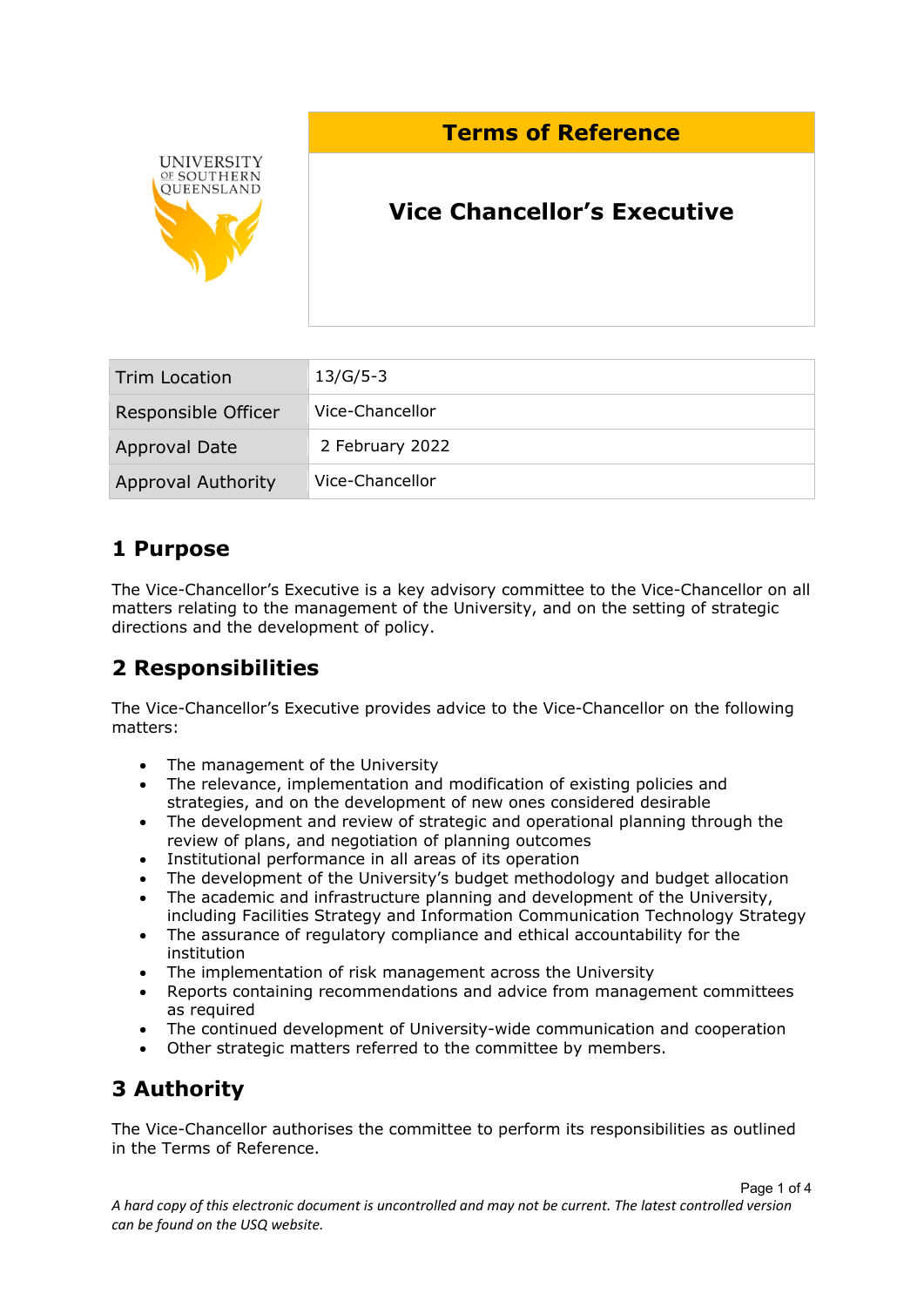### **4 Membership**

The membership of the Vice-Chancellor's Executive shall be:

- 1. Vice-Chancellor (Chairperson)
- 2. Provost
- 3. Deputy Vice-Chancellor (Enterprise Services)
- 4. Deputy Vice-Chancellor (Research & Innovation)
- 5. Deputy Vice-Chancellor (Academic Affairs)
- 6. Chief Financial Officer
- 7. Pro Vice-Chancellor (Engagement)
- 8. Pro Vice-Chancellor (First Nations Education and Research)
- 9. Pro Vice-Chancellor (International)

#### **4.1 Casual Vacancies**

It is expected that acting appointees will attend meetings during occasional absences of members, where the absence is of one or more working weeks in duration.

### **4.2 Sub Committees**

The Vice-Chancellor's Executive has the following formal sub-committee:

#### **4.2.1 Load Strategy Committee**

#### **4.2.2 Markets and Partners Strategy and Management Committee**

#### **4.2.3. University Safety Committee**

#### **4.2.4. Data, Information and Technology Strategy and Governance Committee**

#### **4.2.5. Facilities Strategy Board**

#### **4.2.6. Reconciliation Action Plan (RAP) Working Group**

Members of the Vice-Chancellor's Executive who chair University Management Committees are expected to provide ongoing updates to the Vice-Chancellor's Executive as appropriate and in accordance with the above stated Terms of Reference.

### **5 Meetings, Reporting and Minutes**

**Frequency of Meetings**: The Vice-Chancellor's Executive meets every two weeks at specific dates and times as outlined in the University Meeting Schedule.

**Reports To:** The Vice Chancellor

**Minutes**: For all meetings, minutes and a post meeting action sheet shall be kept as provided for in the University's regulation.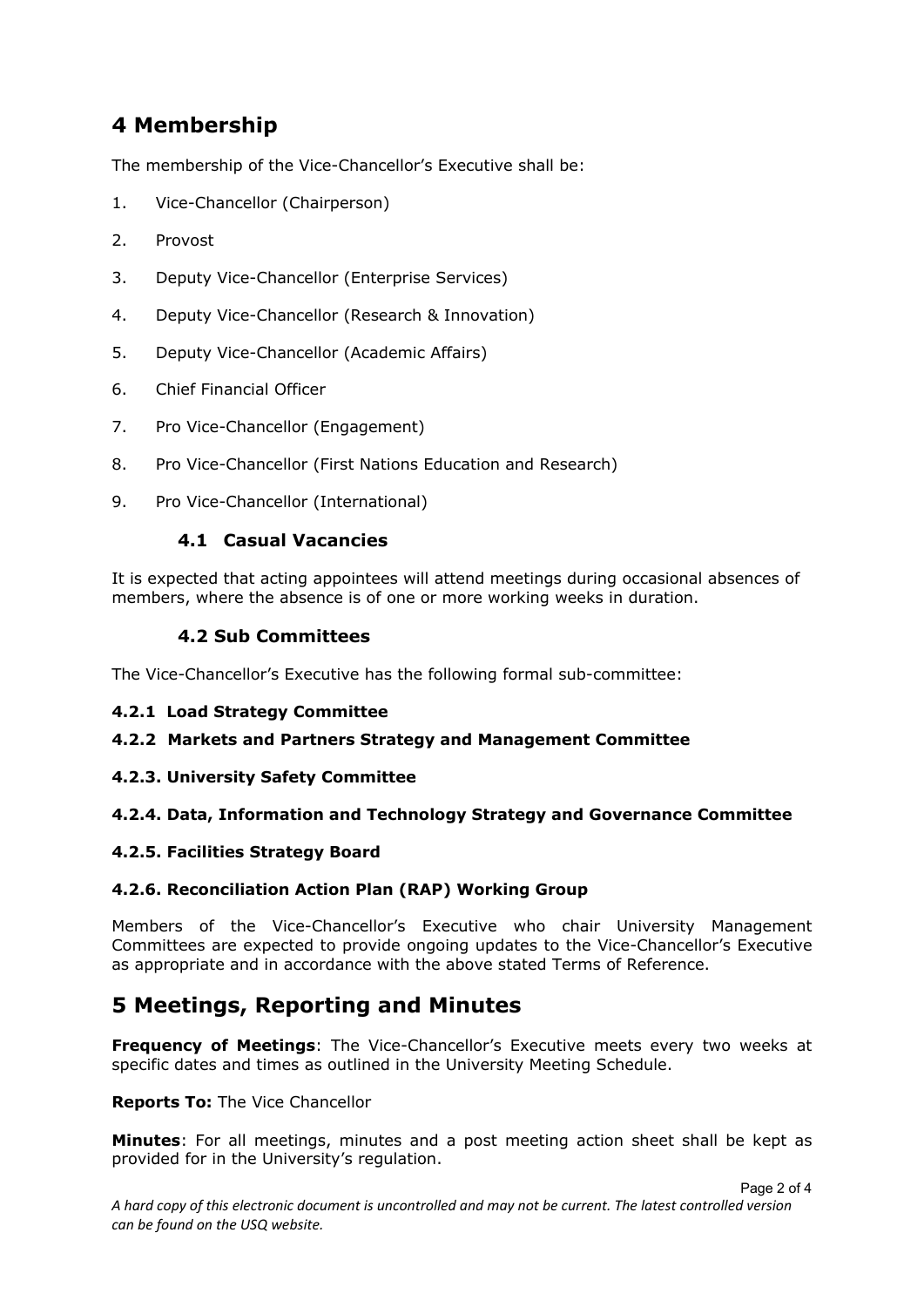# **6 Ethical Practices, Confidentiality and Independence**

### **Members of the committee are to:**

- Exercise objectivity and integrity in the discharge of their duties and responsibilities;
- Refrain from entering into any activity that may prejudice their ability to carry out their duties and responsibilities objectively and independently;
- Act in a proper and prudent manner in the use of information acquired in the course of their duties and responsibilities, particularly in regard to the maintenance of confidentiality and privacy of information;
- Exercise sound judgement guided by highest personal standards of honesty and integrity in all matters relating to membership of the committee;
- Ensure that they do not place themselves in situations which could lead to, or be perceived to give rise to a conflict of interest;
- Disclose to the committee any matter which could compromise, or be seen to compromise, the performance of their duties on the committee or give rise to a perception of a conflict of interest; and
- Have a sound understanding of the University's Code of Conduct.

## **7 Secretary**

The Secretary to the Vice-Chancellor's Executive is a member of the staff of the Office of the Vice-Chancellor.

### **8 Review of Terms of Reference**

The Terms of Reference will be reviewed every two years by the Vice-Chancellor's Executive to ensure they remain consistent with the committee objectives and responsibilities. Any proposed amendments to the Terms of Reference will be referred to the Vice-Chancellor for approval.

## **9 Modification History**

| Date         | Source    | <b>Details</b>                                            |
|--------------|-----------|-----------------------------------------------------------|
| 20 March     |           | Conversion to new template                                |
| 2013         |           |                                                           |
| May 2013     |           | Approved by the Vice Chancellor                           |
| Dec 14       | Secretary | CFO title updated to ED (F & PC)                          |
| February     | Secretary | Include responsibility for the implementation of risk     |
| 2016         |           | management across the University                          |
| February     | Secretary | Change committee name and remove reference to             |
| 2018         |           | University Safety Committee.                              |
| 8 August     | Secretary | Updated membership to include PVC (Engagement) and        |
| 2018         |           | duration of casual vacancies                              |
| 8 January    | Secretary | Updated membership to reflect changes in Senior Executive |
| 2019         |           |                                                           |
| 19 February  | Secretary | Updated membership to reflect changes in Senior Executive |
| 2019         |           |                                                           |
| June 2019    | Secretary | Updated to reflect change to sections 2 and 4.2           |
| January 2020 | Secretary | Updated section 4 (Membership) to reflect new PVC (S)     |
|              |           | title, and section 4.2 to include Markets and Partners    |

A hard copy of this electronic document is uncontrolled and may not be current. The latest controlled version *can be found on the USQ website.*

Page 3 of 4